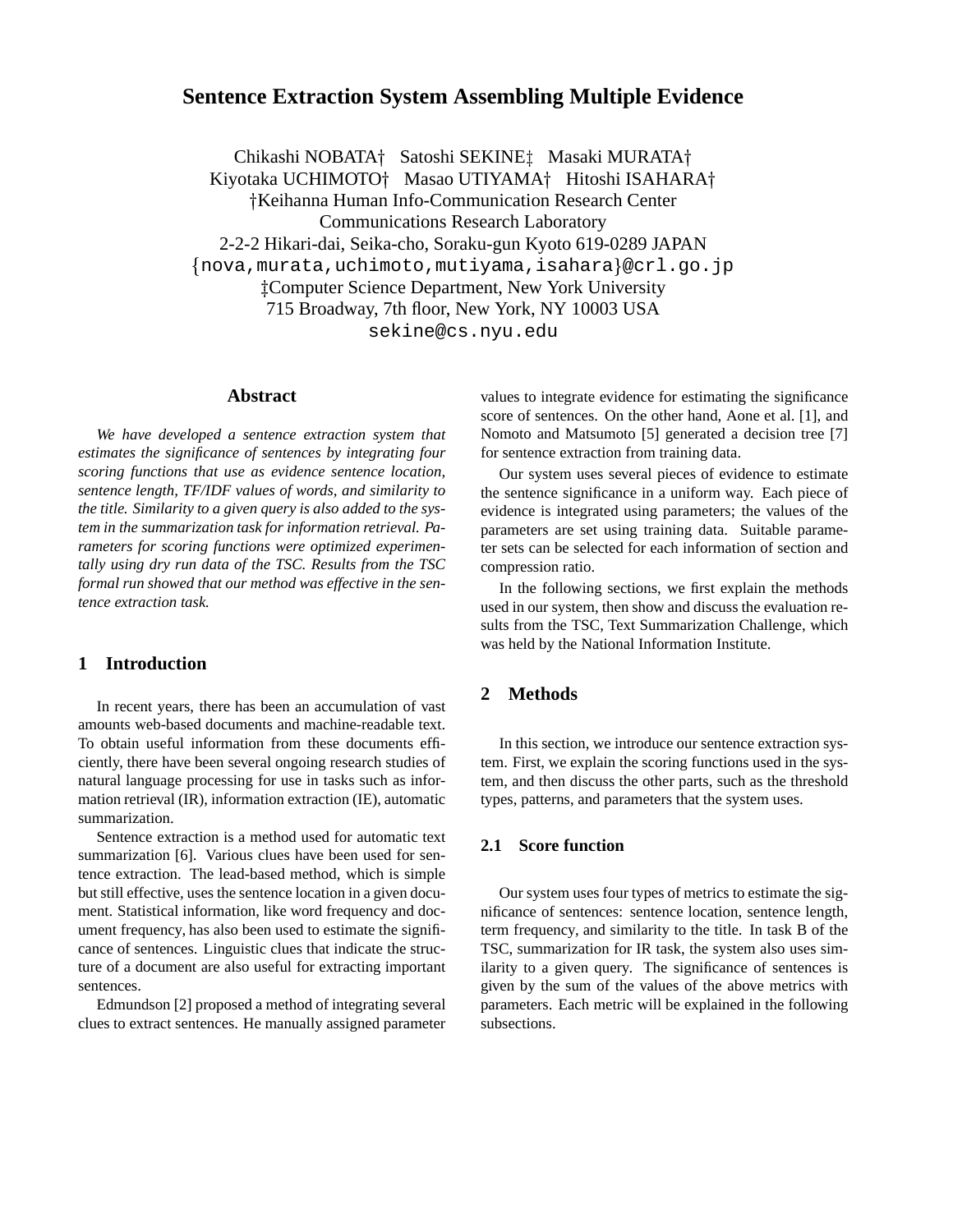#### **2.1.1 Sentence location**

Our system has a function which uses sentence location to set significance of sentences. In this function, there are three different methods to handle sentence location. The first method is to give a score of 1 to the first  $N$  sentences and 0 to the others, where  $N$  is a given threshold for the number of sentences. That is, the score of the *i*th sentence  $Score(S_i)$  is:

$$
Score_{\text{loc}}(S_i)(1 \le i \le n) = 1(\text{if } i < N)
$$
  
= 0(otherwise) (1)

where  $n$  is the number of sentences in a given article. The second method is to give the reciprocal of the sentence location; the score of *i*th sentence  $Score(S_i)$  is

$$
Score_{\text{loc}}(S_i) = \frac{1}{i} \tag{2}
$$

These two methods are based on the hypothesis that the sentences in the beginning of the article are more important than those in the other part.

The third method is a modified version of the second one; the method checks the sentence location from the end of the article as well as the beginning:

$$
Score_{\text{loc}}(S_i) = \max(\frac{1}{i}, \frac{1}{n-i+1})
$$
 (3)

The method is based on the hypothesis that the sentences in both the beginning and the end of the article are more important than those in the middle.

#### **2.1.2 Sentence length**

The second scoring function is to use sentence length to set the significance of sentences. The length here means the number of characters in the sentence. In this function, there are two methods used to handle sentence length. One method just returns the length of each sentence  $(L_i)$ , and the other sets the score to a negative value as a penalty when the sentence is shorter than a certain length  $(C)$ , like:

$$
Score_{\text{len}}(S_i) = L_i \quad (\text{if} \quad L_i \ge C)
$$
  
=  $L_i - C \quad (\text{otherwise})$ 

#### **2.1.3 TF/IDF**

The third scoring function is based on term frequency and document frequency. The hypothesis here is that the more words that are specific to an article are in a sentence, the more important the sentence is. The target words are nouns (excluding temporal or adverbial nouns). For each of these nouns in a sentence, the system calculates the TF/IDF score. The total score is the significance of the sentence. Word segmentation is performed by JUMAN [4].

When a set of documents is given in advance, our system counts the term frequency (*tf*) and the (document frequency  $df$ ) for each word  $w$ , then calculates the TF/IDF score as follows [8]:

$$
\text{TF/IDF}(w) = \frac{tf}{1 + tf} \log \frac{DN}{df}
$$

where *DN* is the number of given documents. We used all the articles in the Mainichi newspaper in 1994 and 1995 to count document frequency.

### **2.1.4 Headline**

The fourth scoring function is to use the headline of an article to set the significance of sentences. The hypothesis here is that sentences related to a headline are significant for use in summarizing an article. This function estimates the relevance between a headline and a sentence using the TF/IDF values of words in the headline. The target words are the same as those mentioned in Section 2.1.3. When the nouns in a headline appear in a sentence, the TF/IDF values of the nouns are calculated and added to the sentence score. After this calculation is finished, the system normalizes the sentence score by using that of the headline. This scoring function can be applicable for the headline itself, and the score is always larger than that of the sentences in the article, therefore the range of the sentence score is 0 to 1.

We also evaluated this scoring function using named entities instead of the nouns. Named entities were annotated by a named entity extraction program based on a maximum entropy model [9]. For named entities, only the term frequency was used, because we judged that the document frequency for entities was usually quite small and thereby making the difference between entities negligible.

#### **2.1.5 Query**

In task B, IR queries are given in addition to target documents. The fifth scoring function is to use these queries to set the significance of sentences. This function estimates the relevance between a given query and each sentence in an article, using the TF/IDF values of words in the query. The target words are the same as those mentioned in Section 2.1.3.

One query contains shorter one("DESCRIPTION") and longer one("NARRATIVE"). We assumed that the nouns that appeared in both the DESCRIPTION and the NAR-RATIVE parts were more important than the other nouns, therefore this function doubled the TF/IDF values of these nouns before adding them to the sentence score.

We have submitted two summary sets for task B. One summary set, *Sum1*, was intended to improve the measure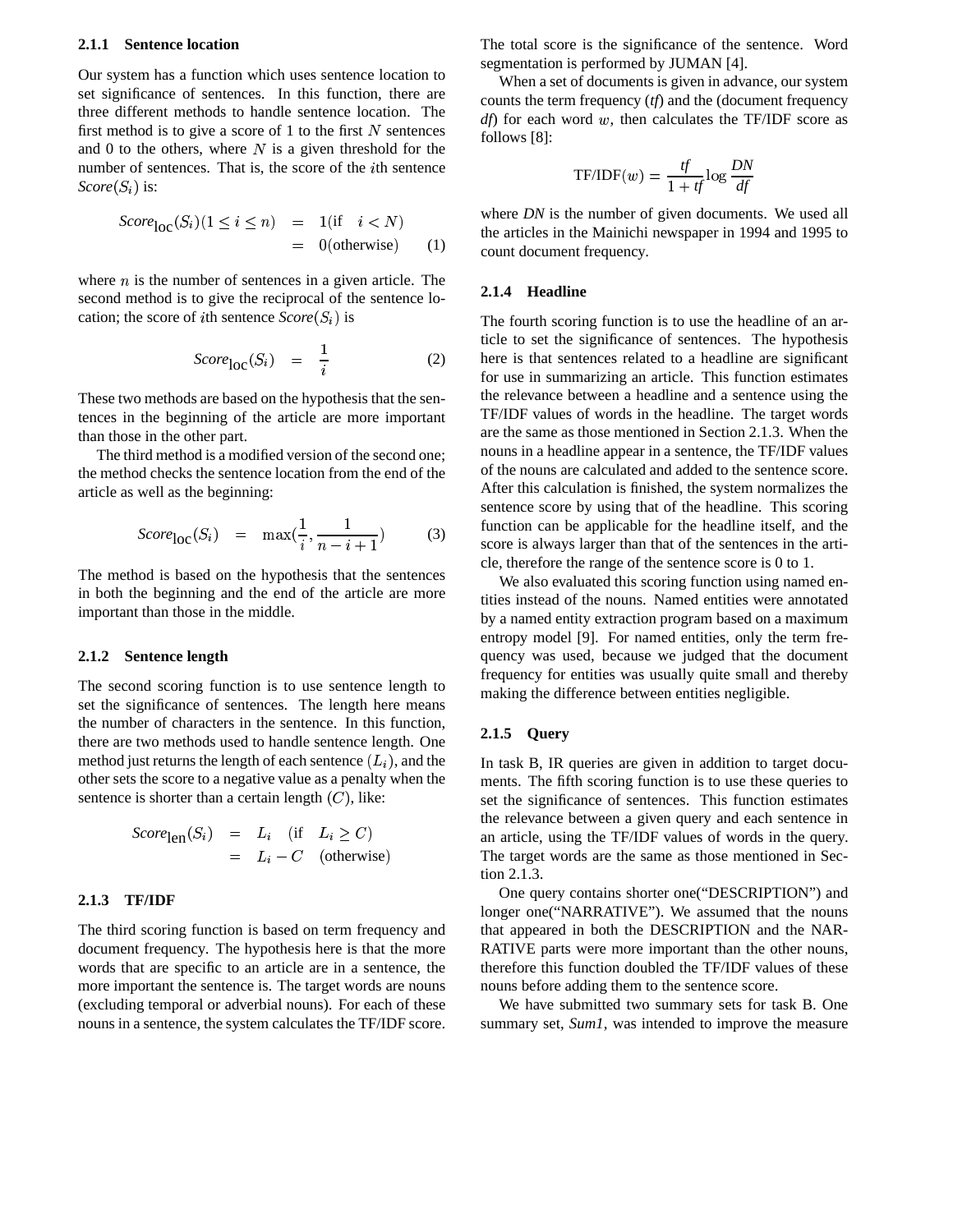of "Precision" when an IR task was performed. The parameters were the ones used in task A1, when the compression ratio was 10%. While the compression ratio was set to 10%, our system extracted at least three sentences from each article regardless of the length of an article. We tried to utilize the headline information for this task; if a headline shares some words with the query, the parameter for the query function is doubled. Moreover, we set a threshold for the total score for sentences. A sentence was not extracted when the score was lower than the threshold.

The other summary set, *Sum2*, was intended to supply sufficient information for the IR task and to improve the measure of "Recall". Therefore, the compression ratio was set to 50%, and at least three sentences were extracted as in *Sum1*

## **2.2 Threshold**

Our system calculates a significance score for all of the sentences, and sets the ranking of each sentence in descending order of score. To determine how many sentences are to be extracted from these ranked ones, our system can use three types of thresholds: the number of sentences, the number of characters, and the score of the sentence. Regardless of the threshold type, the order of the extracted sentences is the same as in the original articles.

When the number of sentences  $N$  is given as a threshold, the system outputs the top  $N$  sentences in the rank. When the number of characters is given, the system converts it to the number of sentences; the maximum number of sentences within a given number of characters is calculated by accumulating the number of characters of the sentences in ascending order of rank. After the number of sentences is calculated, the system uses the result as the threshold. When the threshold score is given, the system outputs the sentences that have scores higher than the threshold score.

#### **2.3 Patterns**

Our system applied patterns to shorten sentences in task A2 of the TSC. We intended that the summary generated include as many sentences as possible by applying transformation patterns. There have been several research studies on the use of transformation patterns or rules for summarization. Wakao et al. [10] manually created patterns for the subtitles of TV news programs. Katoh and Uratani [3] proposed a method to acquire transformation rules automatically from TV news text and teletext.

We created 20 rules manually by looking at dry run data. Some examples of the patterns used in task A2 are shown in Figure 1. The automatic acquisition of such rules will be the focus of the future work.

| Parenthetic: ( * ) |                               | $\rightarrow$ $\phi$ |  |
|--------------------|-------------------------------|----------------------|--|
|                    | Beginning: Shikashi [,]       | $\rightarrow$ $\phi$ |  |
| End:               | bekide_ha_nai_ka_. → bekida_. |                      |  |

### **Figure 1. Examples of patterns used in task A2**

### **2.4 Parameters**

Our system uses parameters to integrate the results of each scoring function in order to calculate the total score of a sentence. The total score of a sentence  $(S_i)$  is set using scoring functions (*Score*<sub>i</sub>()) and parameters ( $\alpha_i$ ) as follows:

$$
Total-Score(S_i) = \sum_{j} \alpha_j Score_j(S_i)
$$

We approximated the optimal values of these parameters with data used in task A1 of the TSC dry run. After the range of each parameter was set manually, the system changed the values of the parameters within the range and performed a summarization on the dry run data. Each score was recorded whenever the parameter values were changed, and the parameter values having the best score were stored.

The dry run data we used was comprised of 30 newspaper articles and the manually created summary. These summaries were created for every compression ratio (10, 30, and 50%) and the 30 summaries were available at each compression ratio. We split the summaries into two sets, i.e., 15 editorials and 15 articles. We assumed that the characteristics of the editorials were different from those of articles. That is, we divided summaries into six classes by the compression ratio and the section information, and set the parameter values for each summary class. The types of location and length functions were also selected at each class.

On the other hand, two compression ratios were set in task A2: 20% and 40%. We applied the parameter set of task A1 to task A2; the parameter set for 10% in task A1 was applied to 20% in task A2, and that for 30% to 40%.

## **3 Results and discussion**

In this section, we show the evaluation results of our system for each task of the TSC formal run and discuss the actual failures of generated summaries.

#### **3.1 Task A1: Sentence extraction**

Table 1 shows the evaluation results of our system and the base-line systems in task A1, sentence extraction task. The figures in Table 1 are points of F-measure. Since all of the participants output sentences as many as the upper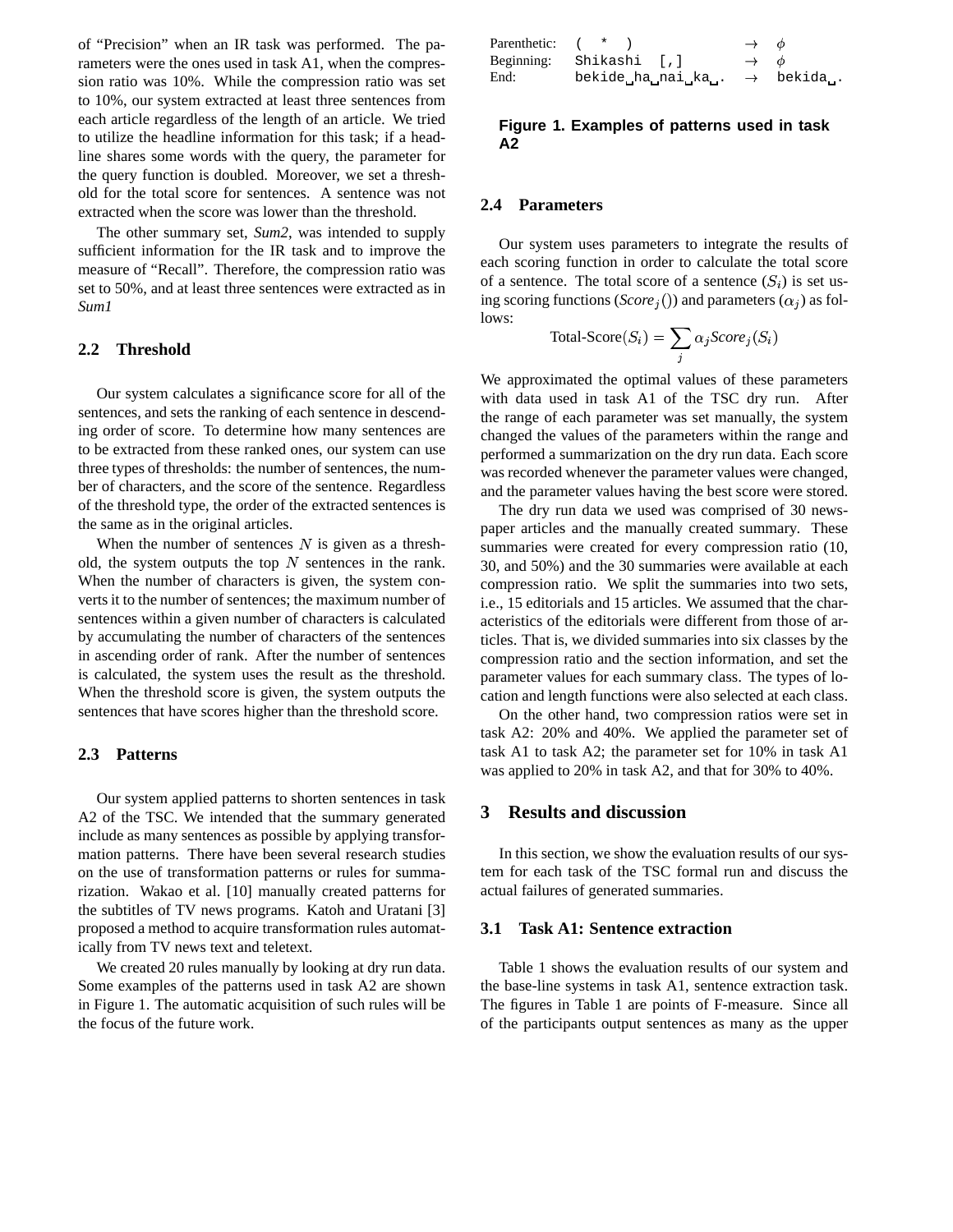**Table 1. Evaluation results of task A1**

| Ratio                                | 10% | 30% | 50% Avg. |  |
|--------------------------------------|-----|-----|----------|--|
| Our system   0.363 0.435 0.589 0.463 |     |     |          |  |
| Lead-based 0.284 0.432 0.586 0.434   |     |     |          |  |
| TF-based 0.276 0.367 0.530 0.391     |     |     |          |  |

limit, the values of recall, precision, and F-measure were the same.

Our system obtained better results than the baseline systems, especially when the compression ratio was 10%. The average performance was the second among 10 participants.

We analyzed the causes of the errors our systems made. One type of a sentence that was missing was the short sentence. Since our system considers shorter sentences less significant by the length scoring function, short sentences without a contribution from the other scoring functions do not appear in the summary. For example, in the 30% summary of the other sections, 42% (29/69) of the missing sentences had less than 25 characters, and in the 50% summary of other sections, 64% (33/85) of the missing sentences had less than 20 characters.

In addition, the TF/IDF and headline functions gave higher scores to the sentences that described specific facts than they did to the abstract expressions. On the other hand, the key summaries, which a human annotater generated, included more abstract and shorter expressions. Table 2 shows the system's performance when one of the features was ignored. We can see the contribution of each feature in task A1 from the table. The length, TF/IDF, and headline function showed a negative or zero contribution in each compression ratio. These results show the difference between the key summaries and the our system's outputs, as we mentioned. To extract the sentences missing in the summaries generated by our system, we will need to develop another feature to the system.

The separation created between editorials and other general articles was effective in improving the performance, especially for selecting the type of location function. Table 3 shows the performance of each location function. A location type in this table corresponds to the equation number, i.e., Loc. 1 is the scoring method described in Equation 1. The results of Loc. 1 and Loc. 2 were gathered because they had the same results when the location function was used alone. As shown in Table 3, Loc. 1 and Loc. 2 are more suitable for other articles, and Loc.3 is good for editorials. Our system used each type of location function for suitable articles, which was responsible for most of the system's performance in task A1.

**Table 3. Evaluation results of the types of location function**

| Loc. 1, Loc. 2 |       |       |       |       |  |
|----------------|-------|-------|-------|-------|--|
| Ratio          | 10%   | 30%   | 50%   | Avg.  |  |
| Editorials     | 0.158 | 0.256 | 0.474 | 0.293 |  |
| Others         | 0.394 | 0.478 | 0.586 | 0.486 |  |
| A11            | 0.276 | 0.367 | 0.530 | 0.391 |  |
| Loc. $3$       |       |       |       |       |  |
| Editorials     | 0.323 | 0.360 | 0.557 | 0.413 |  |
| Others         | 0.356 | 0.436 | 0.544 | 0.445 |  |
| A11            | 0.339 | 0.398 | 0.550 | 0.429 |  |
| Mixed          |       |       |       |       |  |
| $\Delta$ 11    | 0.359 | 0.419 | 0.572 | 0.450 |  |

## **3.2 Task A2: Free summarization**

In task A2, free summarization task, we submitted the summaries generated by sentence extraction with patterns to shorten the sentences. The content-based evaluation results of task A2 are shown in Table 4. "FREE" summary means a summary a human wrote freely with a restriction of the number of characters. "PART" summary means a summary generated by extracting phrases from articles.

In the content-based evaluation, the results of our system were much the same as those of TF-based system, and worse than the baseline systems' results for the 40%. One of the reasons was the parameters the system used. As we mentioned in the previous section, we applied the parameter sets for task A1 to this task; these parameters were probably insufficient. We should have approximated the optimal values of the parameters for task A2 as well as those for task A1.

The evaluation results obtained by human experts are shown in Table 5. The "R" beside compression ratios means the readability evaluation of summaries, and "C" means the evaluation of the contents. The values in the table are the average rankings of the four systems: the FREE summary, PART summary, lead-based summary, and the system being evaluated. While the evaluation of the contents did not show the difference between these two system, our system had a better result than the TF-based one did in readability. This is probably because the summaries were generated using sentence extraction, and also the applied patterns were created to preserve the readability of sentences.

The objective of applying patterns is to shorten sentences so that the generated summary can include as many sentences as possible. Table 6 shows how the average number of sentences in an article was changed by applying patterns. While the contribution of the patterns in the 20% summary was virtually nothing, the number of sentences increased in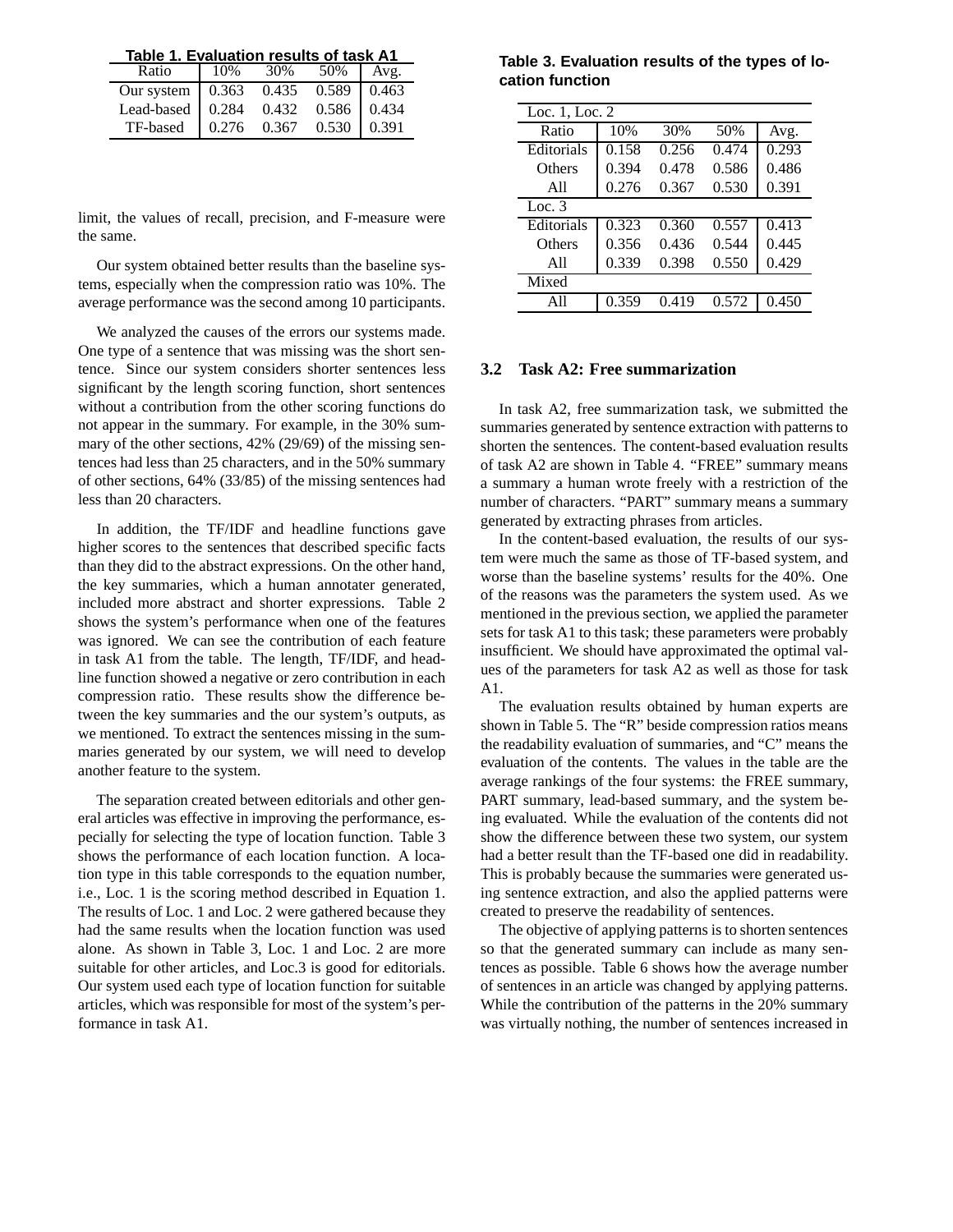| <u>Iable 2. Lydiualiuli Iesuits UI lask AT Wileli UIIe Ieatule Was Iyiluleu</u> |                 |                 |                  |                 |  |
|---------------------------------------------------------------------------------|-----------------|-----------------|------------------|-----------------|--|
| Ratio                                                                           | 10%             | 30%             | 50%              | Avg.            |  |
| All features                                                                    | 0.363           | 0.435           | 0.589            | 0.463           |  |
| $(ALL)$ -Location                                                               | $0.326(-0.037)$ | $0.394(-0.041)$ | $0.575(-.014)$   | $0.432(-0.031)$ |  |
| $(ALL)$ -Length                                                                 | $0.372(+.009)$  | $0.472(+0.037)$ | $0.600(+.011)$   | $0.481(+.018)$  |  |
| $(ALL)$ -TF/IDF                                                                 | $0.372(+.009)$  | $0.439(+0.004)$ | $0.582(-.007)$   | $0.464(+.001)$  |  |
| (ALL)-Headline: Word                                                            | $0.403(+0.040)$ | $0.449(+0.014)$ | $0.589(\pm.000)$ | $0.480(+.017)$  |  |
| (ALL)-Headline:NE                                                               | $0.381(+.018)$  | $0.438(+0.003)$ | $0.589(\pm.000)$ | $0.469(+0.006)$ |  |

**Table 2. Evaluation results of task A1 when one feature was ignored**

**Table 4. Content-based evaluation results of task A2**

| Comparison with the FREE summary |       |       |       |  |  |
|----------------------------------|-------|-------|-------|--|--|
| Ratio                            | 20%   | 40%   | Avg.  |  |  |
| Our system                       | 0.452 | 0.566 | 0.509 |  |  |
| TF-based                         | 0.437 | 0.596 | 0.516 |  |  |
| Lead-based                       | 0.383 | 0.580 | 0.481 |  |  |
| Comparison with the PART summary |       |       |       |  |  |
| Our system                       | 0.507 | 0.611 | 0.559 |  |  |
| TF-based                         | 0.476 | 0.622 | 0.549 |  |  |
| Lead-based                       | 0.421 | 0.605 | 0.513 |  |  |

## **Table 5. Evaluation results of task A2 by human experts**

| Ratio      | 20%R | $20\%$ C | 40%R | 40%C |
|------------|------|----------|------|------|
| Our system | 3.07 | 3.33     | 2.60 | 3.07 |
| TF-Based   | 3.20 | 3.27     | 2.77 | 3.07 |

one third of the articles in the 40% summary.

## **3.3 Task B: Summarization for information retrieval**

We submitted two summaries in task B, summarization for IR. We call them *Sum1* and *Sum2* in the following description. *Sum1* is the summary where the compression ratio was basically 10%, and *Sum2* is the summary where the compression ratio was basically 50%. Table 7 shows the evaluation results of the summaries. "Answer level" means the level of the correct answer with relevance to a given query in the IR task. When the answer level is *A*, only the articles judged *A* are the correct answers of the IR task. When the answer level is *B*, the articles judged *A* or *B* are the correct answers of the IR task. Both summaries have better evaluation results for answer level *B* than for answer level *A*, compared with the summaries submitted by the other par-

### **Table 6. Average number of sentences in task A2**

| Ratio | 20%                           | 40%           |
|-------|-------------------------------|---------------|
|       | w/o Pattern   $4.53$ (136/30) | 8.93 (268/30) |
|       | with Pattern   $4.63(139/30)$ | 9.27 (278/30) |

ticipants. From these results, we can say that our summaries had more information to distinguish articles of the level *A* or *B* from non-relevant articles than the other summaries.

Figures 2 and 3 show the evaluation results of all systems with their average time in task B. Figure 2 shows the results when the answer level was *A*, and Figure 3 shows the result when the level was *B*. While the evaluation of *Sum1* was lower than that of *Sum2* in the both figures, the average time was shorter than that of *Sum2*. Considering that the difference of F-measure is small, *Sum1* is more suitable for the summarization for the IR task than *Sum2*.

The average time for *Sum2* was greater than that for the summaries of any other participant. The compression ratio of *Sum2* was based on 50%, while that of the other participants seemed to set smaller compression ratio. However, the result using *Sum2* was better than that using full texts on both recall and precision with the shorter average time, which demonstrated the effectiveness of *Sum2* for the IR task.

# **4 Conclusion**

Our sentence extraction system that estimates the significance of sentences by integrating some scoring functions participated in all of the tasks of the TSC formal run. The results showed that our method was effective in the sentence extraction task. While the results were not very good in the free summarization task, the transformation patterns worked for abbreviating sentences and increasing the amount of summaries. In the summarization for IR, both of the summary sets we submitted had good results when the relevance level was wide. One of our summary sets was